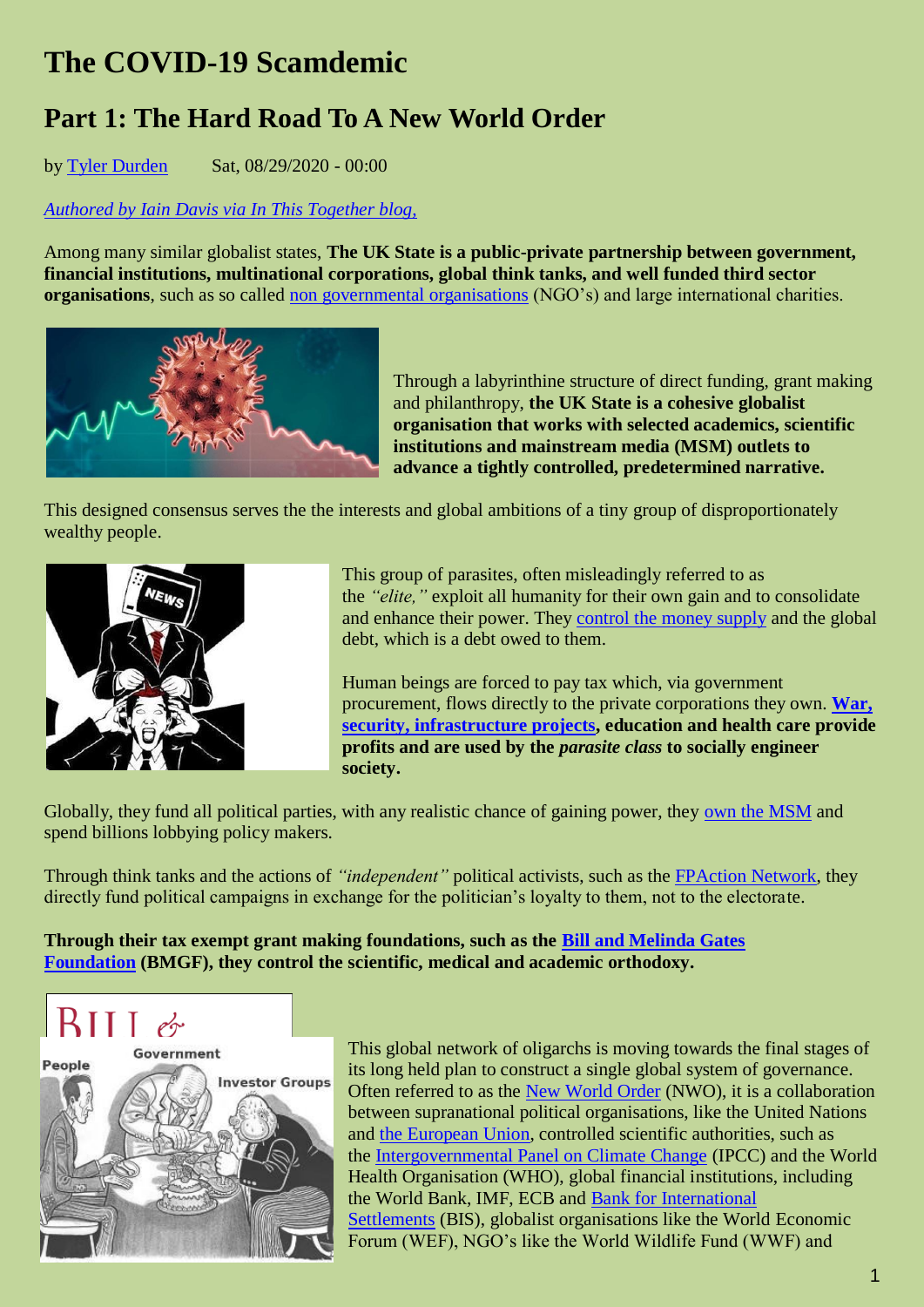policy making thinks tanks such as the Council on Foreign Relations (CFR), Club of Rome and the Trilateral Commission.

**The UK State is one, prominent tentacle of the emerging global governance system. It has capitalised on the COVID 19 crisis to create the conditions for a new global economic and political model.** While COVID 19 appears to be a nasty strain of the common coronavirus, in Part 2 we will discuss how the UK State has spun a fake narrative about the disease to further the interests of it's globalist, oligarch masters. Managing a response to a pandemic is merely the deceptive justification for the planned re-engineering of society.

**In partnership with Johns Hopkins Center for Health Security and the BMGF, the WEF were chief architects of [Event 201](https://www.centerforhealthsecurity.org/event201/about) which plotted, in quite precise detail, the global lockdown and the world's media response to a global coronavirus pandemic.** Event 201 was staged merely a matter of months before a global coronavirus pandemic broke out. Both the government lockdown and MSM response have proceeded exactly as they predicted.

To say this is all just a coincidence, and not worthy of further scrutiny, is beyond obtuse. The WEF's extensive and detailed *COVID 19 Action Platform* was up and running [on March 12th 2020.](https://web.archive.org/web/20200312102813/https:/www.weforum.org/platforms/covid-action-platform/) The day after the WHO declared a global COVID 19 pandemic.

It is clear from the WEF's own words, that they see COVID 19 as a fantastic opportunity. They state:

The Covid-19 crisis, and the political, economic and social disruptions it has caused, is fundamentally changing the traditional context for decision-making…….As we enter a unique window of opportunity to shape the recovery, this initiative will offer insights to help inform all those determining the future state of global relations, the direction of national economies, the priorities of societies, the nature of business models and the management of a global commons."

This is a proposal for global governance which supersedes national sovereignty. It is as simple as that.

**It is remarkable that there are still so many who accuse any who point to this long standing New World Order plan, extensively documented and spoken about by political leaders for generations, of being so called** *conspiracy theorists***.** One wonders if these people can read.

Referencing the COVID 19 opportunities, one of the founders, and current executive chairman, of the WEF Klaus Schwab recently wrote:

A sharp economic downturn has already begun, and we could be facing the worst depression since the 1930s. But, while this outcome is likely, it is not unavoidable. To achieve a better outcome, the world must act jointly and swiftly to revamp all aspects of our societies and economies, from education to social contracts and working conditions. Every country, from the United States to China, must participate, and every industry, from oil and gas to tech, must be transformed. **In short, we need a "Great Reset" of capitalism.**

Capitalism requires a reset because the model of *closed shop* [crony capitalism,](https://en.wikipedia.org/wiki/Crony_capitalism) operated by the global parasite class for centuries, has reached *the limits of growth*. Therefore they need to create a new economic paradigm [\(the Great Reset\)](https://www.weforum.org/great-reset) both to further centralise and consolidate their power and to fix their failing business model.

#### **Following the 2008 banking collapse, while the people were forced to suffer austerity to bail out the banks with a form of highly selective** *crony* **socialism, the parasite class simply carried on piling up the debt.**

In the Basel Capital Accords III, supposedly designed to stop the wild market speculations of banks which caused the collapse, they effectively reduced the liquidity (capital reserve) requirements for banks, allowing them to lend even more.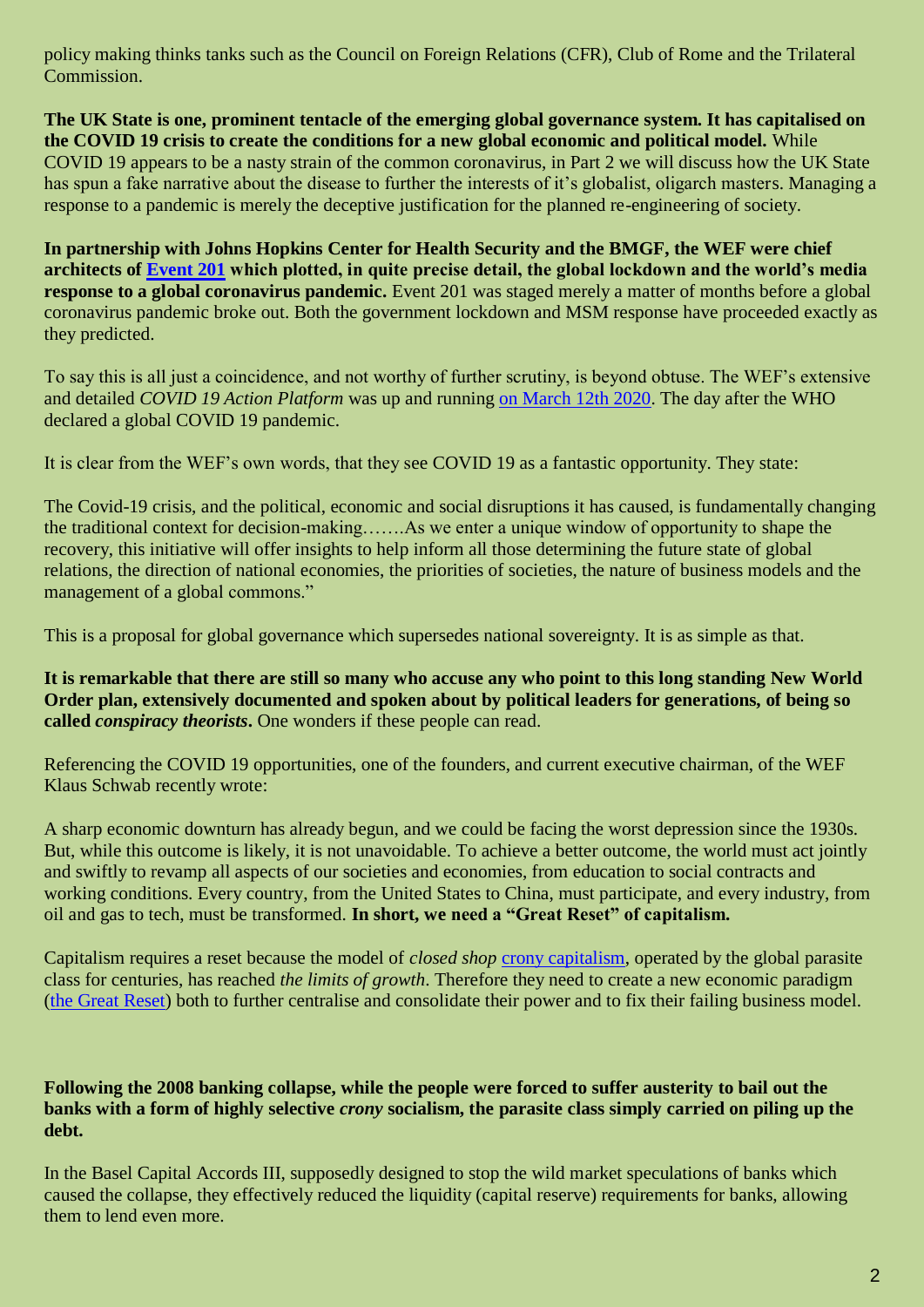This process of allowing banks to create FIAT currency out of nothing has inevitably led to a global debt of approximately \$260 trillion, which is more than [three times the size of the planets GDP.](https://economictimes.indiatimes.com/news/international/business/global-debt-hits-record-high-of-331-of-gdp-in-q1-iif/articleshow/77000231.cms)

However, this is small potatoes compared to the scale of the financial products derivatives market. Estimated to be somewhere between [\\$600 trillion to more than \\$1 quadrillion.](https://web.archive.org/web/20200422084209/https:/www.bis.org/publ/otc_hy1911.htm) While some say this is only the *notional* amount of the debt tied up in derivative contracts, the fact remains this is all debt.

Cumulatively, there isn't enough productivity on Earth even to service the interest on these debts, let alone pay them. Ultimately this is debt owed to the oligarchs who control the world's [system of central banks.](https://in-this-together.com/how-banksters-rule-the-world/) It is a Mickey Mouse system allowing monopolists to seize assets using their own funny money.

While the power to create all FIAT currency, out of nothing but debt creation, has afforded them immense economic and political control, 2008 demonstrated that their usury fraud can, and certainly will, collapse. Hence the Great Reset. Responding to a pandemic, or *saving lives*, has nothing to do with it.

The process of transition, laid out by the WEF as the Great Reset, builds upon the [sustainable development](https://www.un.org/sustainabledevelopment/development-agenda/)  [goals](https://www.un.org/sustainabledevelopment/development-agenda/) of the U.N's Agenda 2030. Founded upon the generational [eugenicist ideology](https://hive.blog/news/@corbettreport/from-bioethics-to-eugenics) of the NWO oligarchs, the new global governance system [will be a technocracy.](https://www.technocracy.news/pandemic-panic-to-usher-in-the-uns-2030-agenda-ten-years-early/)

While Technocracy, rule by technocrats appointed or elected for their particular expertise, may sound appealing to some, the model proposed relies upon the destruction of nations states to be replaced by a distant global technocratic order that serves only the interests of its founding oligarchs and financial benefactors.

**This technocratic system was outlined in 1974** by former US ambassador Richard N. Gardner, member of the CFR and the Trilateral Commission, in his article *[The Hard Road To World Order](https://docs.google.com/file/d/0B7UjwZXfLpG6a21IeEgyTHZsSk0/preview)***:**

**Never has there been such widespread recognition by the world's intellectual leadership of the necessity for cooperation and planning on a truly global basis.** Never has there been such an extraordinary growth in the constructive potential of transnational private organizations - not just multinational corporations but international associations of every kind in which like-minded persons around the world weave effective patterns of global action...

The hope for the foreseeable future lies, not in building up a few ambitious central institutions of universal membership and general jurisdiction... but rather in... inventing or adapting institutions of limited jurisdiction and selected membership to deal with specific problems on a case-by-case basis... providing methods for changing the law and enforcing it as it changes and developing the perception of common interests...

#### **In short, the "house of world order" will have to be built from the bottom up rather than from the top down ...**

#### ...but **an end run around national sovereignty, eroding it piece by piece, will accomplish much more than the old-fashioned frontal assault.**

The *institutions of limited jurisdiction*, such as the IPCC and WHO, are already in place directing national government policy across the world. In Britain, it is the role of the UK State to deliver the obligatory policy changes in order to erode national sovereignty and create the global governance technocracy. **All globalist states are essentially unconstitutional and treasonous.**

The *common interest*, determined by the technocrat class at the behest of their corporate oligarch paymasters, is currently replacing individual liberties and freedoms. **The human being is becoming little more than a** *unit* **to be managed and directed and, where necessary, disposed of.** 

Inalienable human rights are being ignored utterly in pursuit of the *common interest*.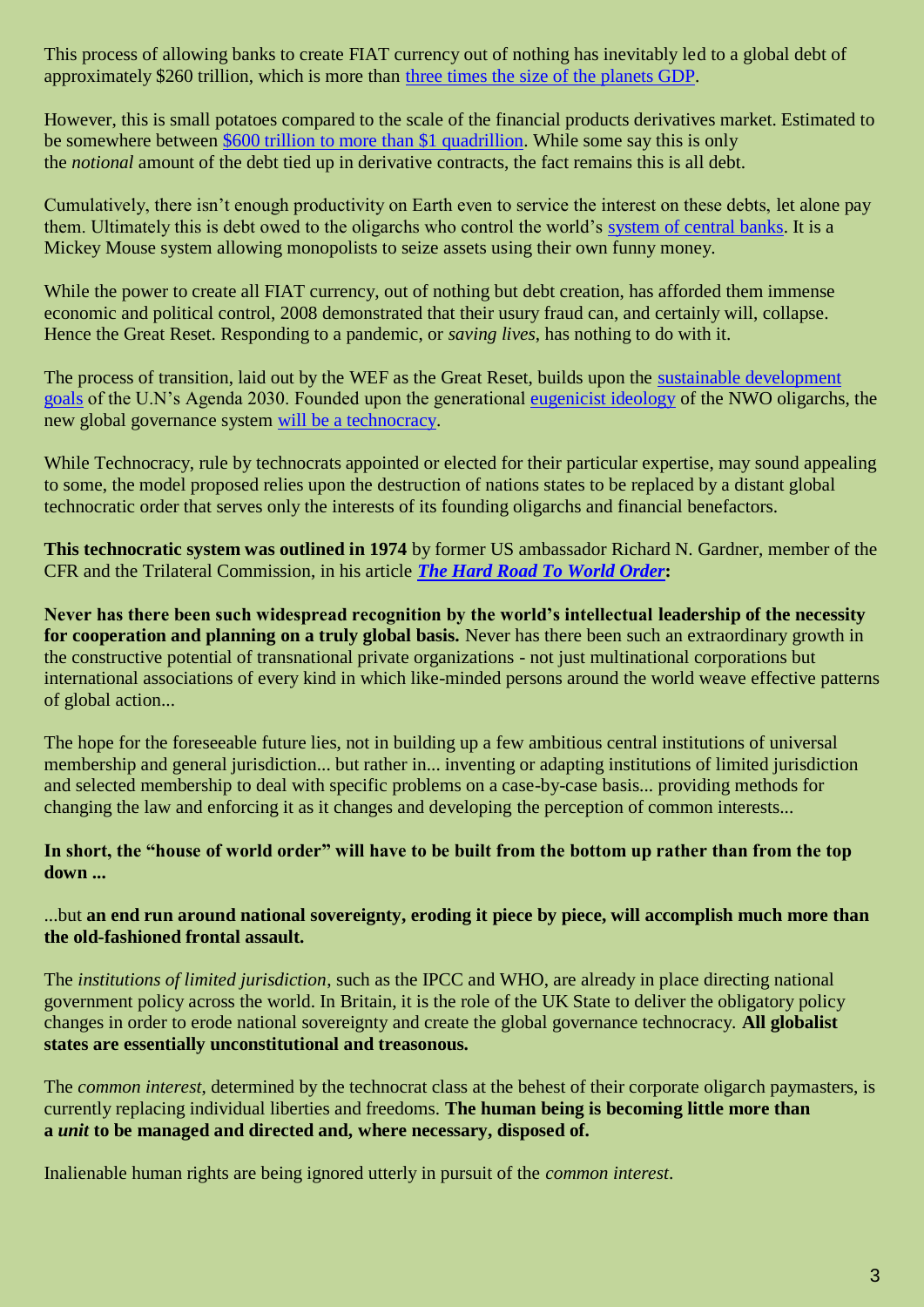#### **The global COVID 19 crisis is a catalysing event which has been misused to bring about the Great Reset. In order to convince the people to comply with their orders, the UK State has inculcated the population into a state of fear.**

States around the world have practised social engineering using deception, by proselytising an unquestioning faith in an illusory form of science (scientism), behaviour modification, unlawful regulation and propaganda. They have used their obedient MSM to convince their peoples that the threat of COVID 19 is significantly greater than it actually is.

*In Part 2 we will focus on the deception of the UK State. However, the same can be said for all other globalist states that have similarly responded to the claimed pandemic.*

**COVID 19 has been exploited in order to replace our inalienable human rights with an enforced obligation to obey public health orders.** [Public health has become](https://medium.com/@ddean3000/biosecurity-and-politics-giorgio-agamben-396f9ab3b6f4#:~:text=Rare%20are%20those%20who%20attempt,governance%20of%20men%20and%20things) *biosecurity* and there is no longer any such thing as a healthy human being. All humans are now biohazards and biohazards must be controlled or removed from society for the *common good*.

#### **With the British people living in unwarranted fear, the UK State has been able to introduce draconian [anti-democratic](https://in-this-together.com/coronavirus-giving-your-freedom-away/) (quite literally) legislation.**

In other circumstances this would have been impossible without significant revolt. Terrorising the public was essential to convince them to believe that the State had to remove all their rights and freedoms in order to *keep them safe*.

Initially deceiving the public that the *"emergency measures"* would be temporary, further [behaviour](https://www.ukcolumn.org/article/british-cabinet-office-collaborates-french-brainwashing-guru-change-way-we-think)  [modification](https://www.ukcolumn.org/article/british-cabinet-office-collaborates-french-brainwashing-guru-change-way-we-think) was then used to force people to comply with a lengthening list of totalitarian regulations. The objective was to move people towards passively accepting the dictatorship of a surveillance state re-branded as *"the new normal."* Thus far, it appears most people have been sufficiently frightened to meekly accept their enslavement.

**Throughout the Great Reset transition, the public face of the globalist project has been [Bill Gates.](https://www.corbettreport.com/gates/)** However, while Gates has used his wealth to seize control of global public health policy, he is just the current front man for [World Order 2.0.](https://www.foreignaffairs.com/articles/2016-12-12/world-order-20) It is the technological possibilities presented by the [4th Industrial](https://www.weforum.org/focus/fourth-industrial-revolution)  [Revolution](https://www.weforum.org/focus/fourth-industrial-revolution) which the architects of the world order are capitalising upon.



**For example, while there is no evidence that COVID 19 can be spread by handling cash, the [MSM have repeatedly floated the](https://www.bbc.co.uk/news/business-52455706)  [idea.](https://www.bbc.co.uk/news/business-52455706)** This is no surprise. the BBC are among the many media organisations [directly funded by the BMGF.](https://www.gatesfoundation.org/search#q/k=BBC%20Media%20Action)

Pilot schemes, such as the BMGF backed [West African Wellness](https://www.mintpressnews.com/africa-trust-stamp-covid-19-vaccine-record-payment-system/269346/)  [Pass,](https://www.mintpressnews.com/africa-trust-stamp-covid-19-vaccine-record-payment-system/269346/) are already underway. By linking biometric identification, along the lines of the [BMGF funded, Rockefeller and U.N backed](https://id2020.org/) 

[ID 2020,](https://id2020.org/) with cashless payment systems, all transactions can be centrally controlled in the rapidly approaching cashless society.

When your biometric identity includes your vaccine immunity status, there will be no necessity to legislate to make vaccines *"compulsory."* Thus avoiding any contentious public debate. As long as you fully comply with your orders, you will be allowed controlled access to social and economic activity.

**Systems like [immunity passport and vaccine certificates](https://www.thelancet.com/journals/lancet/article/PIIS0140-6736(20)31034-5/fulltext) will be used to control freedom of movement, the right to work and to access services and the community.** As described by [world order spokesman](https://www.lewrockwell.com/2020/04/no_author/bill-gates-calls-for-a-digital-certificate-to-identify-who-received-covid-19-vaccine/) Bill Gates: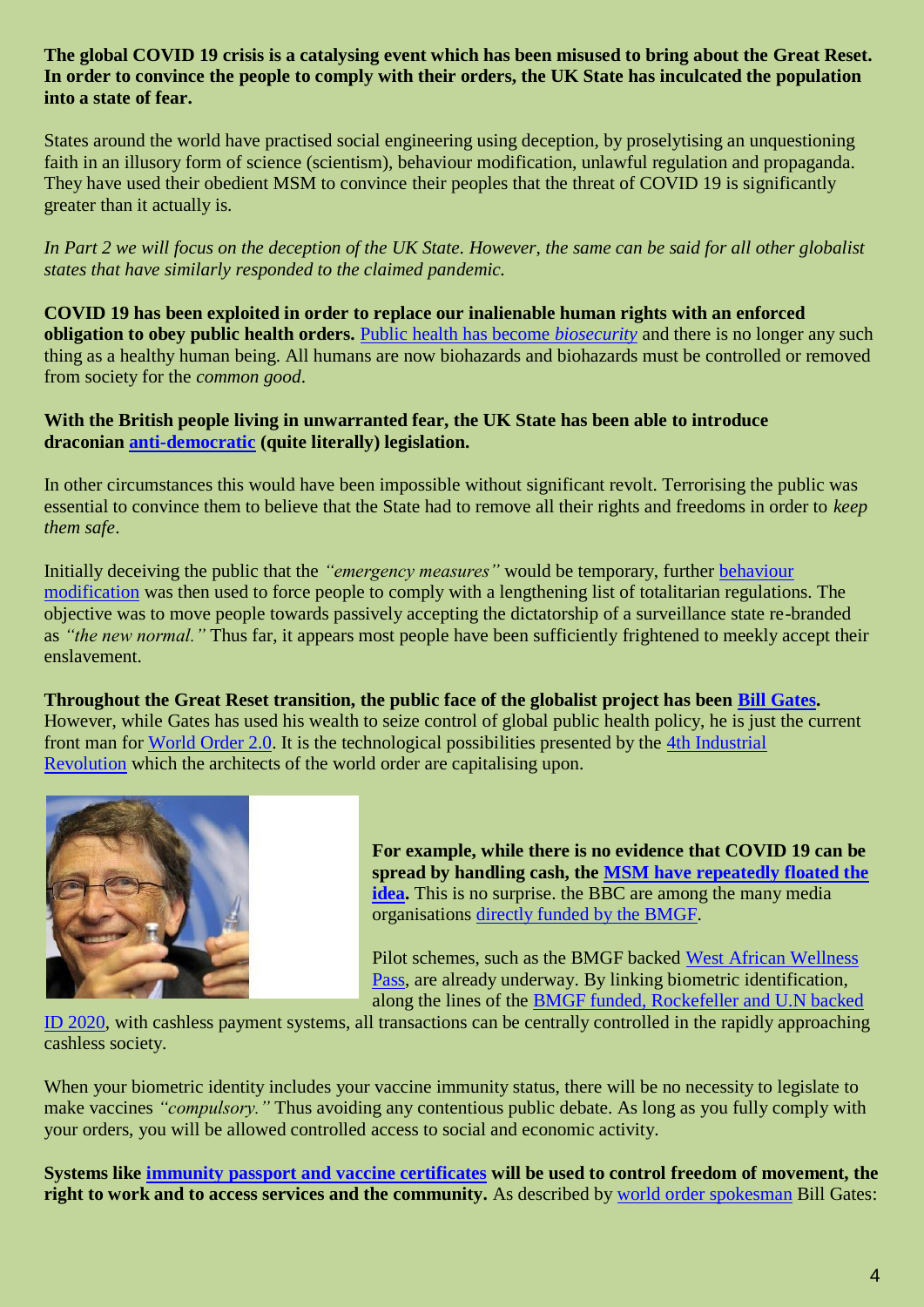Eventually we will have some digital certificates to show who has recovered or been tested recently or when we have a vaccine who has received it."

While vaccines may not be compulsory you won't realistically be able to participate in society, employment, run a business [or receive benefits,](https://www.ladbible.com/news/latest-government-considering-removing-subsidy-from-covid-19-vaccine-objector-20200820) without the appropriate vaccine or immunity status.

The BMGF have already invested more than \$21 million in an MIT project to create [a microneedle vaccine](https://www.scientificamerican.com/article/invisible-ink-could-reveal-whether-kids-have-been-vaccinated/)  [delivery system](https://www.scientificamerican.com/article/invisible-ink-could-reveal-whether-kids-have-been-vaccinated/) that will inject a reactive die under the recipients skin which can then be scanned by a reader. This pattern will act like an indelible bar code tattoo, enabling the global authorities to monitor and control your whereabouts and behaviour.

**The New Zealand State has already decided to remove people from their homes and [place them in](https://web.archive.org/web/20200821191624/https:/amp.theguardian.com/world/2020/aug/19/new-zealand-sends-500-military-staff-to-bolster-quarantine-facilities)  [quarantine facilities](https://web.archive.org/web/20200821191624/https:/amp.theguardian.com/world/2020/aug/19/new-zealand-sends-500-military-staff-to-bolster-quarantine-facilities) (detention centres controlled by the military).**



With an estimated population of 5 million and [just 22 alleged](https://web.archive.org/web/20200823003852/https:/www.worldometers.info/coronavirus/)  [deaths](https://web.archive.org/web/20200823003852/https:/www.worldometers.info/coronavirus/) from COVID 19 in the entire country (a population mortality risk of 0.0004%), and no deaths at all for nearly three months, clearly these measures are not a response to any genuine threat from COVID 19.

**Having complete control over the testing and attribution of** *disease status* **affords the biosecurity State the power to potentially remove and detain its political enemies and dissenters** 

**without trial.** Those ordered to enforce biosecurity, in the *"new normal,"* have exactly the same degree of authoritarian power that was invested in similar rights abusers such as the Gestapo and the Stasi. Does history ever teach us anything?

This *quarantine* policy in New Zealand is designed to maintain the level of fear and accustom the population to dictatorship. It also appears to be a provocation that may encourage insurrection and revolt. With a monopoly on violence and the use of force, violent uprisings invariably benefit the authoritarian State. It allows them to claim legitimacy for an even more oppressive *"crack down."*

Thus far, the global response to COVID 19 has deviated little from the Rockefeller's suggested Lockstep scenario in their 2010 report [Scenarios for the Future of Technology and International Development.](https://www.nommeraadio.ee/meedia/pdf/RRS/Rockefeller%20Foundation.pdf)

## **Like Event 201, this is another example of the quite extraordinary prescience of the people who form global governance policy. They can not only predict, in almost perfect detail, what the media will discover and report, but also nature itself.**

Removing the *"infected"* from their homes and incarcerating them in detention centres mirrors the policy suggestion of [Dr Michael Ryan from the WHO.](https://www.youtube.com/watch?v=kgHeuzM6mDU) While New Zealand is the first nominally democratic state to raid family homes and remove people by force, it certainly won't be the last. The UK State has already given itself the power to do so in the [Health Protections \(Coronavirus\) Regulations 2020.](https://architectsforsocialhousing.co.uk/2020/05/12/the-state-of-emergency-as-paradigm-of-government-coronavirus-legislation-implementation-and-enforcement/)

World economic activity will be administered by biosecurity States and based upon sustainable development goals. This new, centrally planned, global economy will be restricted only to *permitted* businesses.

Prior to his departure as governor of the Bank of England, in lockstep with the Great Reset, [Mark Carney](https://www.independent.co.uk/news/uk/politics/climate-change-companies-bankrupt-mark-carney-impact-a9030231.html)  [warned](https://www.independent.co.uk/news/uk/politics/climate-change-companies-bankrupt-mark-carney-impact-a9030231.html) that companies that don't follow the correct sustainability policies, *"will go bankrupt without question."* **In other words, lines of credit, without which business cannot hope to function, will be limited only to those who adopt the** *approved* **polices.**

This new economy will have very limited employment. Carney's successor Andrew Bailey has already stated that it would be important not to keep people in *"unproductive jobs"* and that job losses, as a result of the COVID 19 crisis, [were inevitable.](https://web.archive.org/web/20200806111938/https:/www.bbc.com/news/business-53675467)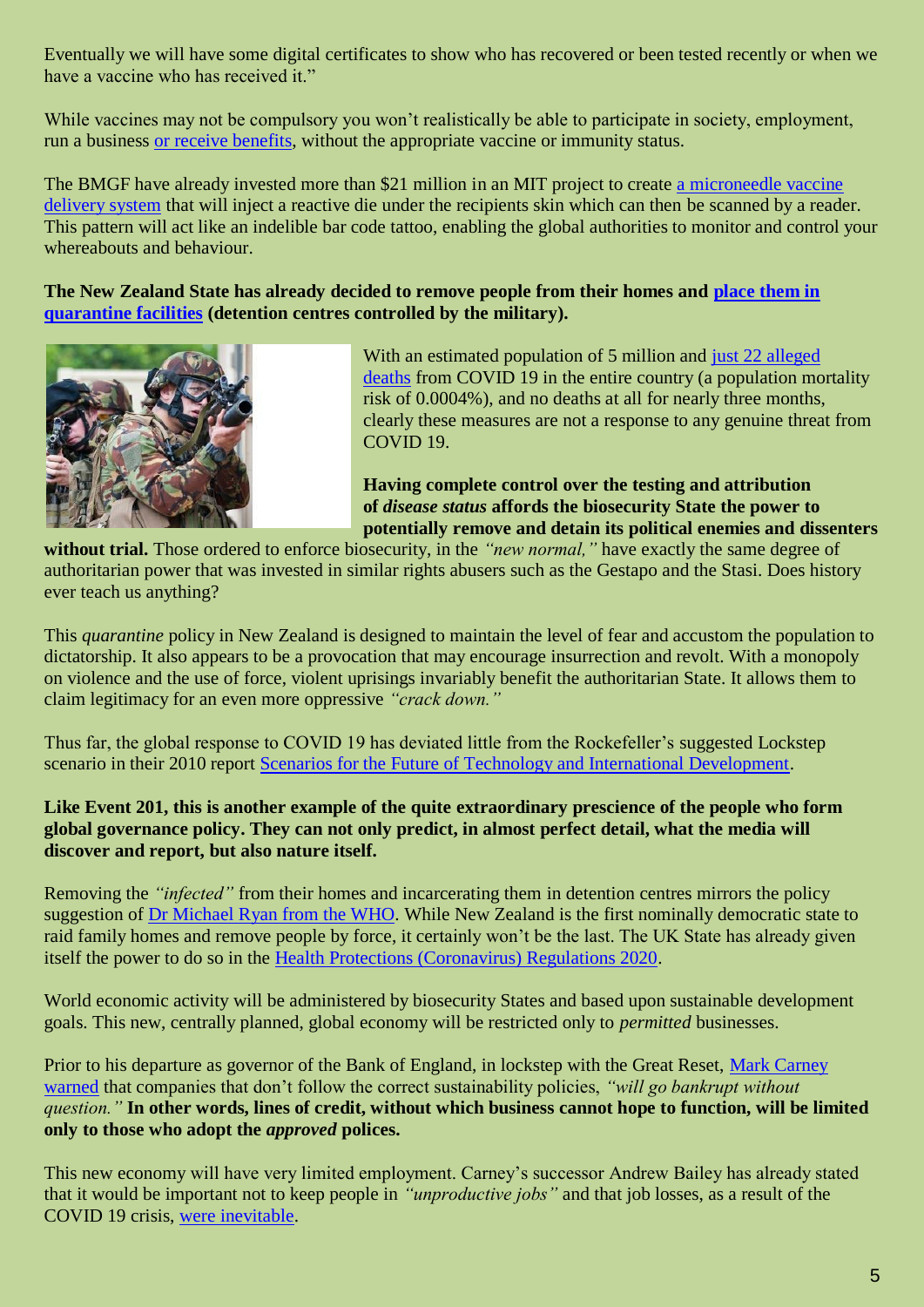They would not have been *inevitable* had globalist State's, like the UK, not responded to the crisis by shutting down the world's productive economy.

The preposterous spin of the bankers and carefully chosen economists that the UK will simply bounce back from an [unprecedented 20% drop in GDP](https://web.archive.org/web/20200812081402/https:/www.theguardian.com/business/2020/aug/09/uk-to-fall-into-deepest-slump-on-record-with-worst-fall-in-gdp-among-g7) is absurd. With *official* UK unemployment of 2.7 million, more than doubling in a single year, these numbers are merely the tip of a very large, looming iceberg.

**There are currently an additional estimated 7.8 million British workers furloughed.** That scheme is due to end in a couple of months. The management consultancy firm McKinsey & Company estimate that [7.6 million](https://www.mckinsey.com/industries/public-and-social-sector/our-insights/covid-19-in-the-united-kingdom-assessing-jobs-at-risk-and-the-impact-on-people-and-places)  [UK jobs are at risk.](https://www.mckinsey.com/industries/public-and-social-sector/our-insights/covid-19-in-the-united-kingdom-assessing-jobs-at-risk-and-the-impact-on-people-and-places)



comprehension.

**This will, as ever, disproportionately impact the lowest paid, with analysis suggesting that more than 50% of those at risk of unemployment are already in jobs paying less than £10 per hour.**

These are the *unproductive jobs* and livelihoods Bailey wants to get rid of. Across Europe and the Americas staggering levels of unemployment are seemingly unavoidable. It is not unreasonable to envisage at least [6 million long term unemployed](https://www.niesr.ac.uk/sites/default/files/publications/US%20and%20UK%20Labour%20Markets%20Before%20and%20During%20the%20Covid-19%20Crash.pdf) in the UK. With the same pattern common to many developed nations, the social, economic and health impacts of this are almost beyond

Many have long been warning, that the toll taken by the Lockdown response to the supposed COVID 19 pandemic will be far worse than the disease itself. This awful prospect is becoming increasingly apparent.

There is no reason to believe official UK COVID 19 statistics, something we'll discuss in Part 2. However, even if we accept that more than 41,000 people have died as a direct result of COVID 19, this sad loss is likely to be relatively inconsequential compared to the loss of life as a direct result of the UK State's Lockdown policy.

**It is important to recognise that the global lockdown response was a political choice made to create the economic condition for the Great Reset. It was not unavoidable, and there is no evidence that lockdowns make any difference to COVID 19 mortality.** South Korea, Japan and Sweden did not impose full lockdowns and all have better COVID 19 outcomes that the UK.

Research by the UK Department of Health, the Office of National Statistics (ONS), the government's Actuary Department and the UK Home Office estimates that [200,000 people could die](https://medium.com/@rickbordan/lockdown-may-cost-200-000-lives-government-report-shows-dcb68604f66d) as a result of re-orientating the NHS, to treat COVID 19 and little else, and from the economic effects of Lockdown polices. Unfortunately, this *"worst case"* scenario appears conservative.

An example of the derisory *"scientism"* used to terrorise the population, in April the University of Glasgow [published a study](https://wellcomeopenresearch.org/articles/5-75) estimating average years of life lost (YLL) for individuals who *allegedly* died from COVID 19. Saying these were *alleged* deaths does not imply that no one died from COVID 19, only that we really [have no idea](https://in-this-together.com/covid-19-is-a-statistical-nonsense/) how many.

Nonetheless, using quite bizarre methodology, the Glasgow researchers managed to calculate that the median YYL due to COVID 19 was 13 years for men and 11 years for women. This study was based upon analysis of the outbreak in Italy, but was cited [by the UK MSM](https://www.thesun.co.uk/news/11467696/coronavirus-takes-years-off-peoples-lives-before-died-naturally/) to scare the British. More than 59% of supposed COVID 19 decedents in Italy [were over 80 years old.](https://www.statista.com/statistics/1105061/coronavirus-deaths-by-region-in-italy/)

## **Current median [life expectancy in the UK](https://www.ons.gov.uk/peoplepopulationandcommunity/birthsdeathsandmarriages/lifeexpectancies/bulletins/nationallifetablesunitedkingdom/2016to2018) is 80 years for males and 83 years for females. Nearly 60% of those who have died from COVID 19 in the UK [were over 80 years old](https://www.theguardian.com/uk-news/2020/may/13/pensioners-34-times-more-likely-to-die-of-covid-19-than-working-age-brits-data-shows) and 20% were over 90 years old.**

Analysis from the National [Records of Scotland](https://web.archive.org/web/20200803190443/https:/www.dailymail.co.uk/news/article-8470843/The-average-Covid-19-victim-OLDER-age-people-usually-die-Scotland.html) (NRS) shows that median age of death, *supposedly* from COVID 19, was 81 for men and 85 for woman. Statistically indistinguishable from quite normal mortality.